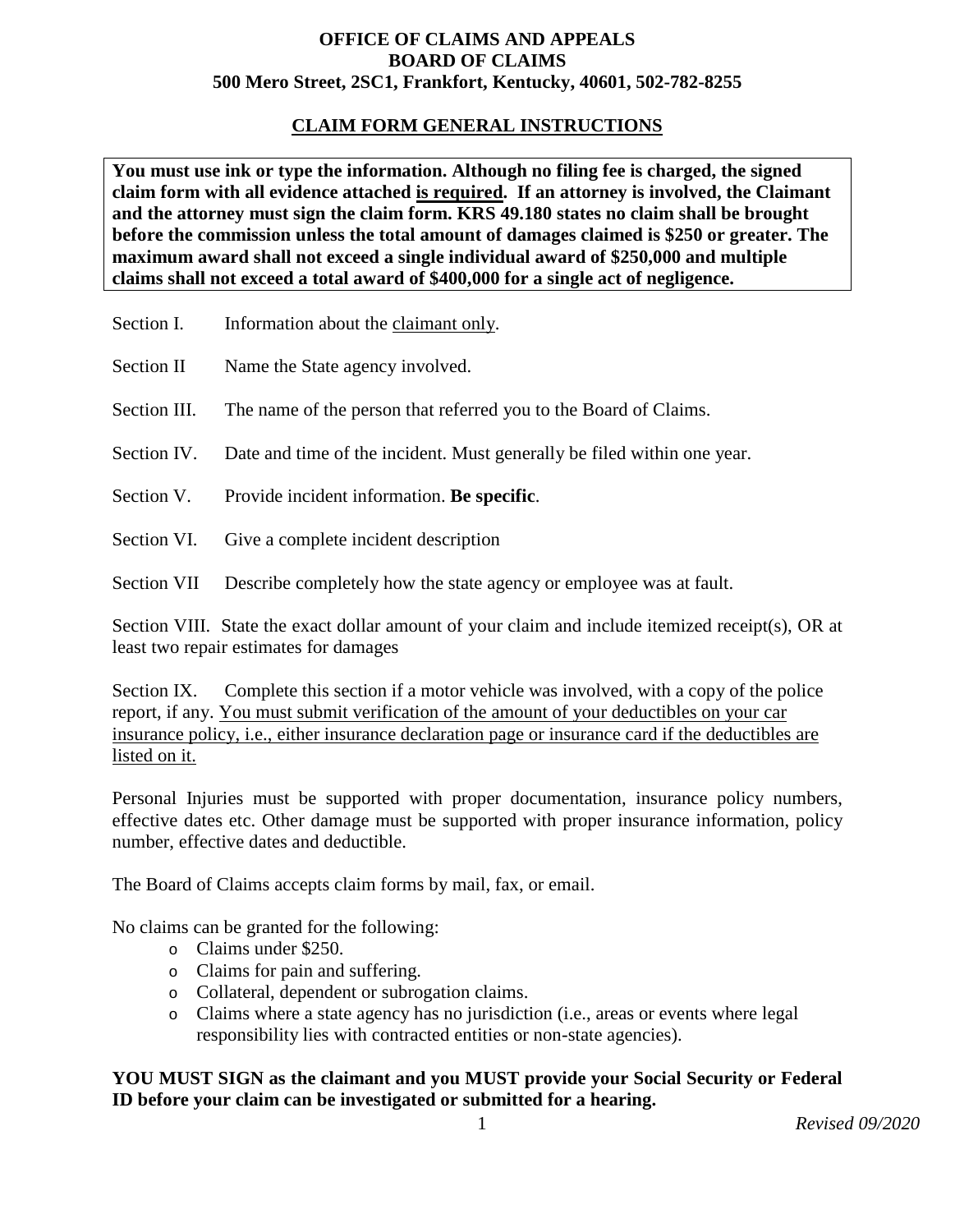#### **Commonwealth of Kentucky Public Protection Cabinet Office of Claims and Appeals Board of Claims**  500 Mero Street 2SC1 Frankfort, KY 40601 Frankfort, Kentucky 40601 Telephone: (502) 782-8255 Fax: (502) 573-4817 Email: negligenceclaims@ky.gov

## **CLAIM FORM**

### **COMPLETE ALL SECTIONS THAT APPLY TO YOUR SPECIFIC CLAIM**

Through KRS 49.020, the Board of Claims is vested with authority to compensate persons for damages sustained to person or property as a result of **negligence** on the part of the Commonwealth. The burden of proof that the Commonwealth was negligent rests with you. **The Board of Claims will not find the Commonwealth negligent simply because an incident occurred on state property; fault must be found.** Negligence must be proven before an award can be made. Please provide all facts, statements by witnesses (in writing), or any other proof you have that you believe would be helpful in the determination of your claim.

Claims for damages must be at least two hundred fifty dollars (\$250.00). An original or a copy of the form may be delivered for filing by mail, fax, or email.

I.\_\_\_\_\_\_\_\_\_\_\_\_\_\_\_\_\_\_\_\_\_\_\_\_\_\_\_\_\_\_\_\_\_\_\_\_\_\_\_\_\_\_\_\_\_\_\_\_\_\_\_\_\_\_\_\_\_\_\_\_\_\_\_\_\_\_\_\_\_\_\_\_\_\_\_\_\_

Claimant's Name Address

\_\_\_\_\_\_\_\_\_\_\_\_\_\_\_\_\_\_\_\_\_\_\_\_\_\_\_\_\_\_\_\_\_\_\_\_\_\_\_\_\_\_\_\_\_\_\_\_\_\_\_\_\_\_\_\_\_\_\_\_\_\_\_\_\_\_\_\_\_\_\_\_\_\_\_\_\_

City, State and Zip Code

 $\overline{$ Daytime telephone number

Email address

 $\rm{II.}\!\!\!\!\!-\!\!\!\!\!-\!\!\!\!\!-\!\!\!\!\!-\!\!\!\!\!-\!\!\!\!\!-\!\!\!\!\!-\!\!\!\!\!-\!\!\!\!\!-\!\!\!\!\!-\!\!\!\!\!-\!\!\!\!\!-\!\!\!\!\!-\!\!\!\!\!-\!\!\!\!\!-\!\!\!\!\!-\!\!\!\!\!-\!\!\!\!\!-\!\!\!\!\!-\!\!\!\!\!-\!\!\!\!\!-\!\!\!\!\!-\!\!\!\!\!-\!\!\!\!\!-\!\!\!\!\!-\!\!\!\!\!-\!\!\!\!\!-\!\!\!\!\!-\!\!\!\!\!-\!\!\!\!\!-\!\!\!\!\!-\!\!\!\!\!-\!\!\!\!\!-\!\!\!\!\!-\!\!\!\!\!-\!\!\!\!\$ 

Name of State Agency involved with the incident (employee's name, if known)

III. Who referred you to the Board of Claims?\_\_\_\_\_\_\_\_\_\_\_\_\_\_\_\_\_\_\_\_\_\_\_\_\_\_\_\_\_\_\_\_\_\_\_\_\_\_\_\_\_

IV.\_\_\_\_\_\_\_\_\_\_\_\_\_\_\_\_\_\_\_\_\_\_\_\_\_\_\_\_\_\_\_\_\_\_\_\_\_\_\_\_\_\_\_\_\_\_\_\_\_\_\_\_\_\_\_\_\_\_\_\_\_\_\_\_\_\_\_\_\_\_\_\_\_\_\_\_

Date and time of the incident (all claims generally shall be filed within one year of incident)

\_\_\_\_\_\_\_\_\_\_\_\_\_\_\_\_\_\_\_\_\_\_\_\_\_\_\_\_\_\_\_\_\_\_\_\_\_\_\_\_\_\_\_\_\_\_\_\_\_\_\_\_\_\_\_\_\_\_\_\_\_\_\_\_\_\_\_\_\_\_\_

V.

 $\frac{(\underline{\hspace{1cm}})}{\text{Mobile telephone number}}$ 

Location where the incident occurred. Please provide **exact** location including **direction (North, South, East or West)**, **mile marker**, **name** or **number of road**, **intersection**, etc. **PLEASE BE SPECIFIC** so that your claim may be thoroughly investigated.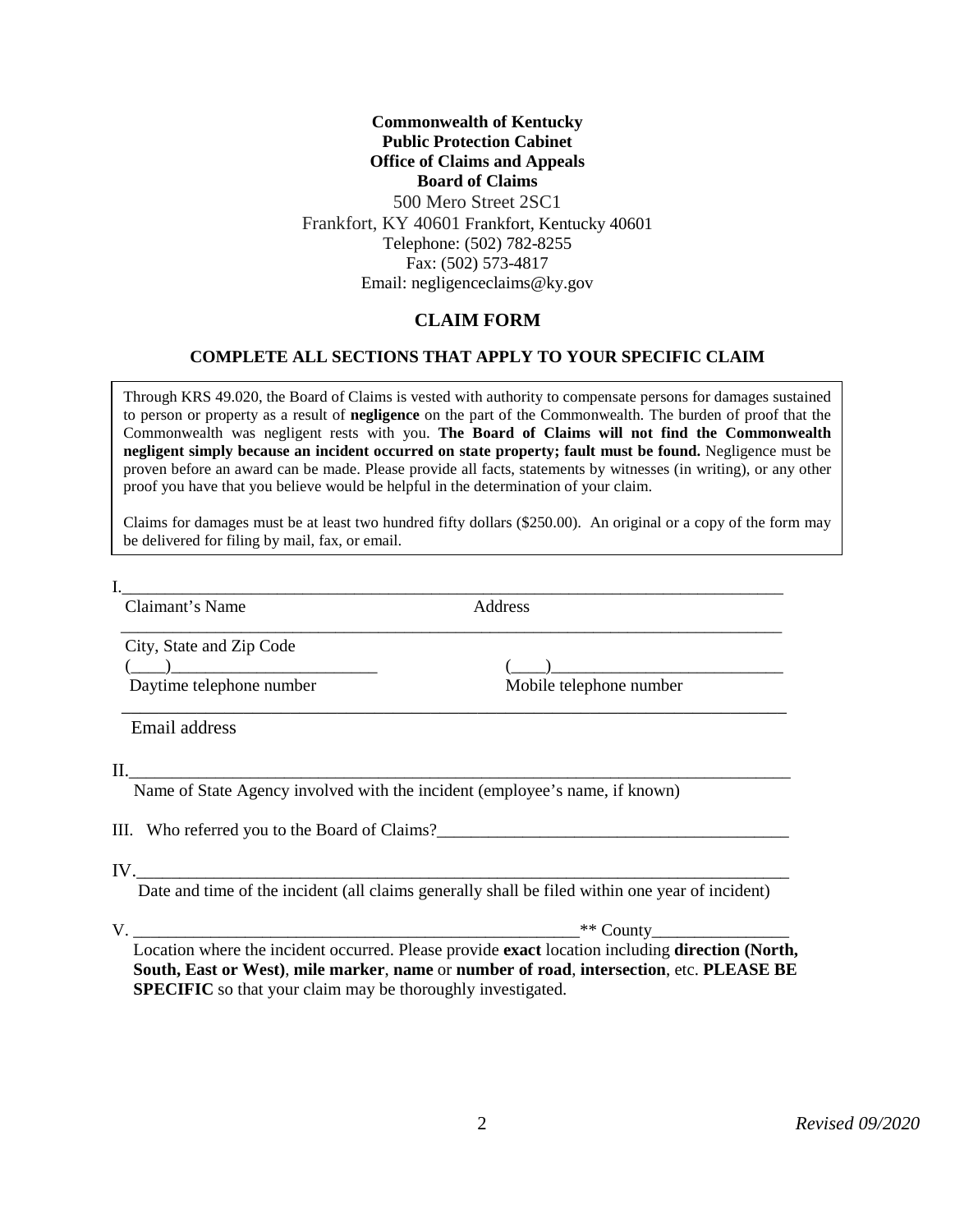VI. Describe the incident and the damage done to you or your property.

VII. In what way do you believe the state agency or employee was at fault? What more could the state have done?

\_\_\_\_\_\_\_\_\_\_\_\_\_\_\_\_\_\_\_\_\_\_\_\_\_\_\_\_\_\_\_\_\_\_\_\_\_\_\_\_\_\_\_\_\_\_\_\_\_\_\_\_\_\_\_\_\_\_\_\_\_\_\_\_\_\_\_\_\_\_\_\_\_\_\_\_\_\_\_\_

\_\_\_\_\_\_\_\_\_\_\_\_\_\_\_\_\_\_\_\_\_\_\_\_\_\_\_\_\_\_\_\_\_\_\_\_\_\_\_\_\_\_\_\_\_\_\_\_\_\_\_\_\_\_\_\_\_\_\_\_\_\_\_\_\_\_\_\_\_\_\_\_\_\_\_\_\_\_\_\_

\_\_\_\_\_\_\_\_\_\_\_\_\_\_\_\_\_\_\_\_\_\_\_\_\_\_\_\_\_\_\_\_\_\_\_\_\_\_\_\_\_\_\_\_\_\_\_\_\_\_\_\_\_\_\_\_\_\_\_\_\_\_\_\_\_\_\_\_\_\_\_\_\_\_\_\_\_\_\_\_

\_\_\_\_\_\_\_\_\_\_\_\_\_\_\_\_\_\_\_\_\_\_\_\_\_\_\_\_\_\_\_\_\_\_\_\_\_\_\_\_\_\_\_\_\_\_\_\_\_\_\_\_\_\_\_\_\_\_\_\_\_\_\_\_\_\_\_\_\_\_\_\_\_\_\_\_\_\_\_\_

\_\_\_\_\_\_\_\_\_\_\_\_\_\_\_\_\_\_\_\_\_\_\_\_\_\_\_\_\_\_\_\_\_\_\_\_\_\_\_\_\_\_\_\_\_\_\_\_\_\_\_\_\_\_\_\_\_\_\_\_\_\_\_\_\_\_\_\_\_\_\_\_\_\_\_\_\_\_\_\_

\_\_\_\_\_\_\_\_\_\_\_\_\_\_\_\_\_\_\_\_\_\_\_\_\_\_\_\_\_\_\_\_\_\_\_\_\_\_\_\_\_\_\_\_\_\_\_\_\_\_\_\_\_\_\_\_\_\_\_\_\_\_\_\_\_\_\_\_\_\_\_\_\_\_\_\_\_\_\_\_

\_\_\_\_\_\_\_\_\_\_\_\_\_\_\_\_\_\_\_\_\_\_\_\_\_\_\_\_\_\_\_\_\_\_\_\_\_\_\_\_\_\_\_\_\_\_\_\_\_\_\_\_\_\_\_\_\_\_\_\_\_\_\_\_\_\_\_\_\_\_\_\_\_\_\_\_\_\_\_\_

\_\_\_\_\_\_\_\_\_\_\_\_\_\_\_\_\_\_\_\_\_\_\_\_\_\_\_\_\_\_\_\_\_\_\_\_\_\_\_\_\_\_\_\_\_\_\_\_\_\_\_\_\_\_\_\_\_\_\_\_\_\_\_\_\_\_\_\_\_\_\_\_\_\_\_\_\_\_\_\_

\_\_\_\_\_\_\_\_\_\_\_\_\_\_\_\_\_\_\_\_\_\_\_\_\_\_\_\_\_\_\_\_\_\_\_\_\_\_\_\_\_\_\_\_\_\_\_\_\_\_\_\_\_\_\_\_\_\_\_\_\_\_\_\_\_\_\_\_\_\_

VIII. State the specific dollar amount of your claim. \$

Submit bills, receipts and/or **TWO** repair estimates as proof of the cost of damages sustained. **This amount will be amended according to the amount you have a right to receive from your insurance regardless whether you file a claim with your insurance company**.

IX. If motor vehicles were involved, please complete the following:

#### **STATE VEHICLE**:

Tag number, if known

Driver, if known \_\_\_\_\_\_\_\_\_\_\_\_\_\_\_\_\_\_\_\_\_\_\_\_\_\_\_\_\_\_\_\_\_\_\_\_\_\_\_\_\_\_\_\_\_\_\_\_\_\_\_\_\_\_\_\_\_\_\_\_\_

#### **CLAIMANT'S VEHICLE**: **(This claim must be filed and signed by the registered owner.)**

In whose name is the vehicle registered?

Vehicle year, make and model: \_\_\_\_\_\_\_\_\_\_\_\_\_\_\_\_\_\_\_\_\_\_\_\_\_\_\_\_\_\_\_\_\_\_\_\_\_\_\_\_\_\_\_\_\_\_\_\_\_\_\_

Name and address of driver and passengers:

Name of law enforcement authority or officer who investigated the incident: \_\_\_\_\_\_\_\_\_\_\_\_\_\_\_\_\_\_\_\_\_\_\_\_\_\_\_\_\_\_\_\_\_\_

\_\_\_\_\_\_\_\_\_\_\_\_\_\_\_\_\_\_\_\_\_\_\_\_\_\_\_\_\_\_\_\_\_\_\_\_\_\_\_\_\_\_\_\_\_\_\_\_\_\_\_\_\_\_\_\_\_\_\_\_\_\_\_\_\_\_\_\_\_\_\_\_\_\_\_\_\_ **Please submit a copy of police report, incident report, or Uniform Traffic Report if possible**.

\_\_\_\_\_\_\_\_\_\_\_\_\_\_\_\_\_\_\_\_\_\_\_\_\_\_\_\_\_\_\_\_\_\_\_\_\_\_\_\_\_\_\_\_\_\_\_\_\_\_\_\_\_\_\_\_\_\_\_\_\_\_\_\_\_\_\_\_\_\_\_\_\_\_\_\_\_

\_\_\_\_\_\_\_\_\_\_\_\_\_\_\_\_\_\_\_\_\_\_\_\_\_\_\_\_\_\_\_\_\_\_\_\_\_\_\_\_\_\_\_\_\_\_\_\_\_\_\_\_\_\_\_\_\_\_\_\_\_\_\_\_\_\_\_\_\_\_\_\_\_\_\_\_\_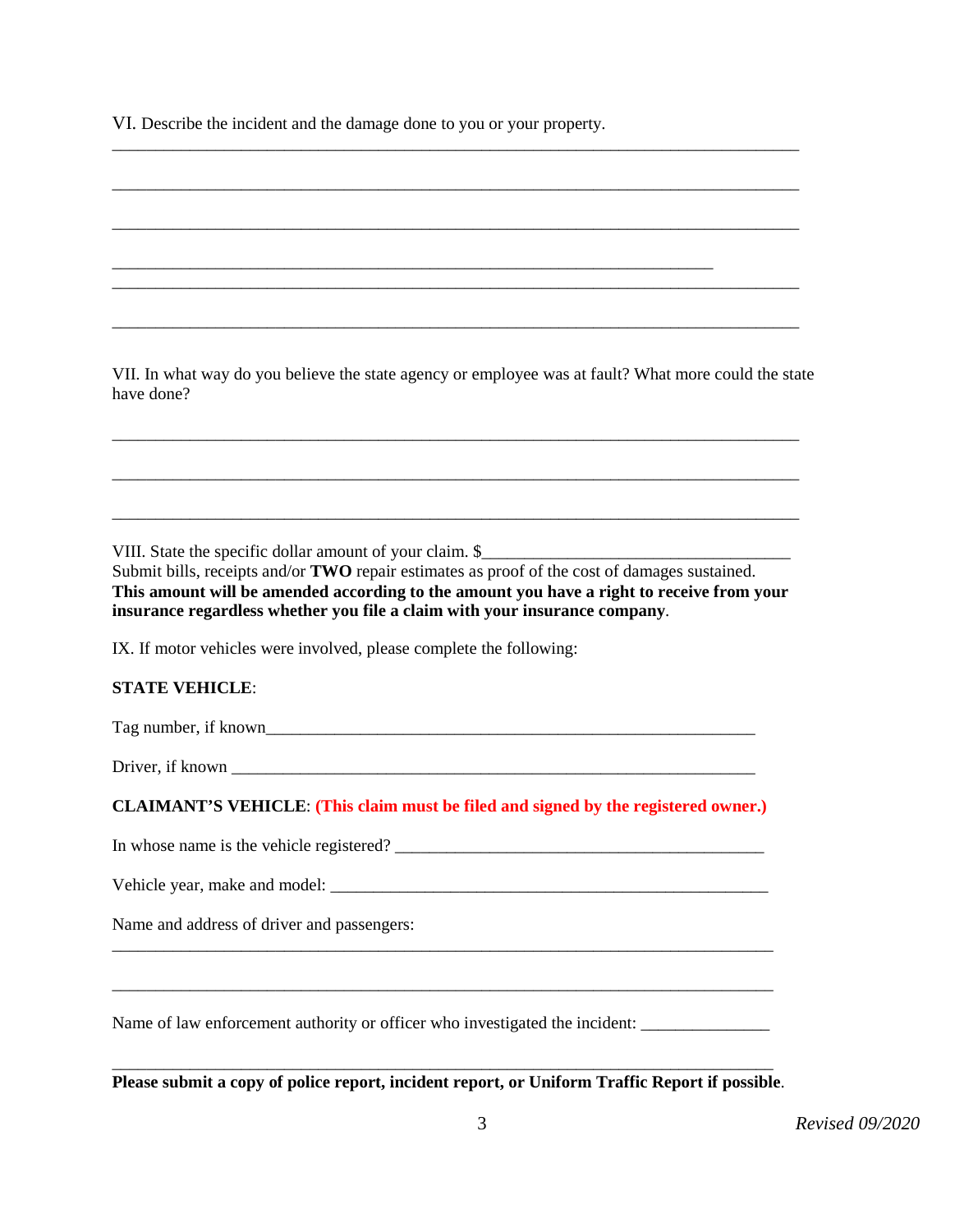Pursuant to KRS 49.020(1), the Board can only award what you cannot recover through insurance or any other source. The Board **must reduce** any award by the amount you have a right to receive from any insurance coverage, even if no claim was filed with your insurance company. In order to review your claim as submitted, provide all information below that relates to the damages you incurred.

## VEHICLE INSURANCE

**You must submit your insurance declaration page OR insurance card if the deductibles are listed on the card**

| <u> 1980 - Johann Barn, amerikan bernama di sebagai bernama di sebagai bernama di sebagai bernama di sebagai bern</u>                                                                             |
|---------------------------------------------------------------------------------------------------------------------------------------------------------------------------------------------------|
|                                                                                                                                                                                                   |
| Policy Number:                                                                                                                                                                                    |
| <b>Effective Dates:</b>                                                                                                                                                                           |
| Amount of Deductible \$<br>3) Collision Coverage in Effect: () Yes () No                                                                                                                          |
| 4) Comprehensive Coverage in Effect: () Yes () No<br>Amount of Deductible \$                                                                                                                      |
| 5) Liability Coverage only: () Yes () No                                                                                                                                                          |
| PERSONAL INJURY INSURANCE<br>(complete this section only if you are making a claim for personal injury)                                                                                           |
| 6) Hospitalization Insurance in Effect: ()Yes () No Dental Insurance in Effect: () Yes () No                                                                                                      |
|                                                                                                                                                                                                   |
|                                                                                                                                                                                                   |
|                                                                                                                                                                                                   |
| 7) Compensation Insurance Coverage in Effect: () Yes () No                                                                                                                                        |
|                                                                                                                                                                                                   |
|                                                                                                                                                                                                   |
|                                                                                                                                                                                                   |
| 8) If you have any other insurance coverage that would entitle you to recover the damages, which are the<br>subject of your claim, please list what type and the amount of the deductible if any. |